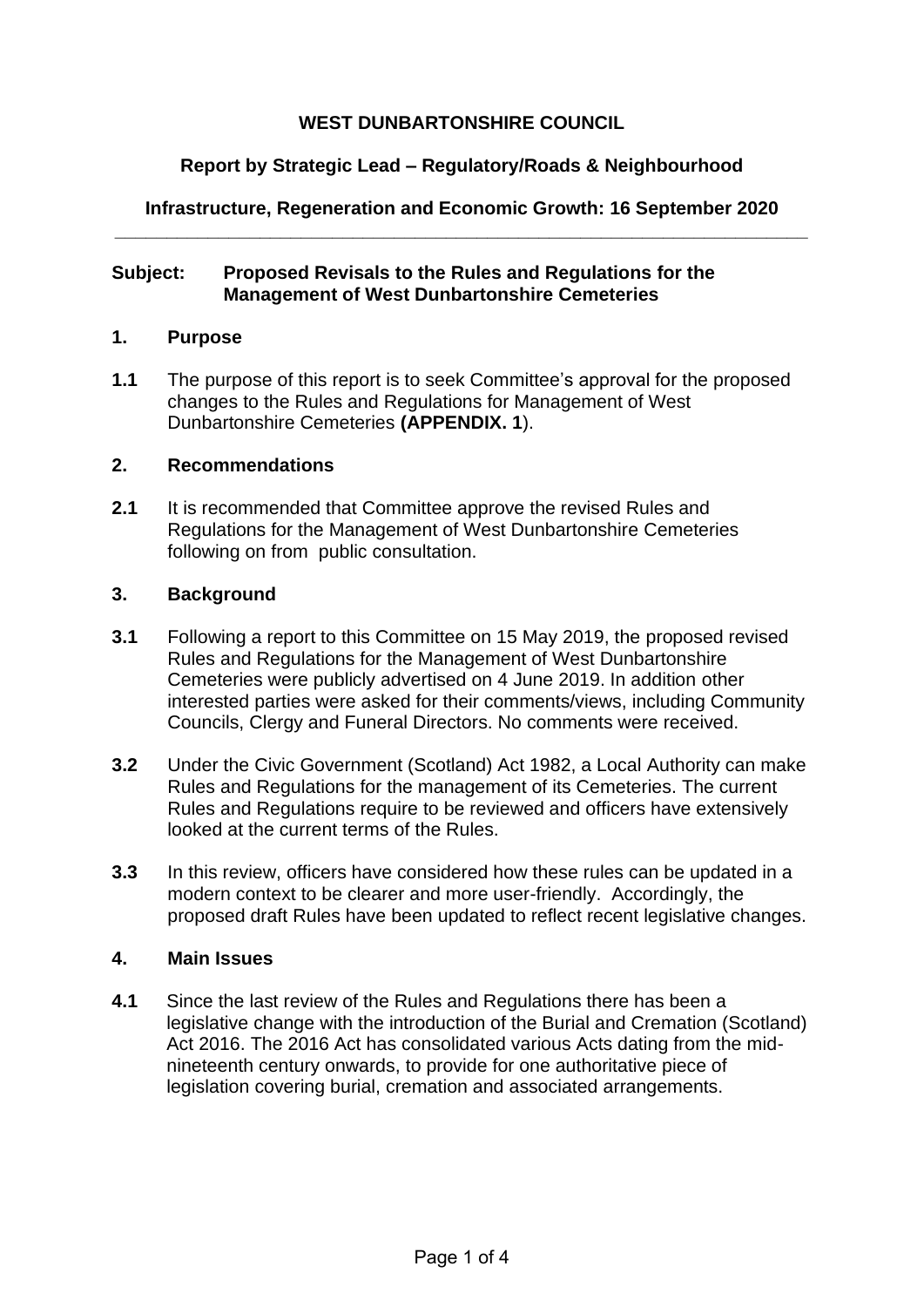# **4.2** Funeral Arrangements

Arranging a funeral is always a very difficult and emotional task. For some families, however, there is the added complexity of determining the contentious question of who actually has the right to make arrangements for the body and the funeral. Historically this highly sensitive issue has triggered family disputes.

While many people choose to include their funeral wishes within their Will, this is not binding on their Executors or family. Although in most cases individuals will want to fulfil the wishes of the deceased, conflicts can and do arise. This is particularly the case where the instructions provided in the Will can no longer be reasonably achieved, such as if the church or crematorium no longer exists. Where no instructions are left at all, this can also lead to arguments. The 2016 Act provides welcome clarity in this area.

Going forward, where an adult dies and either leaves no indication of their intended arrangements on death, or these arrangements cannot reasonably be achieved, the legislation confirms that the deceased's 'nearest relative' is entitled to make the necessary funeral arrangements. The 2016 Act provides a hierarchy of individuals who may fall within the definition of nearest relative. The person's spouse or civil partner tops the list, followed by other adult relations ranked in order of priority. Should the person have no surviving adult relations who are over the age of 16, or none who wish to take responsibility for attending to arrangements, a longstanding friend can step in.

Although the legislation does not remove the possibility of disputes arising, it does provide a clear answer to the question of who can take control of the funeral arrangements. Ultimately, if a dispute arises between individuals with an interest, such as two relatives who rank equally under the new Act, a claim can be brought before the Sheriff Court in order to resolve the matter.

## **4.3** Burial Rights

The 2016 Act includes new provisions regarding the right to burial. This will affect arrangements following a death as well as those wishing to put in place a pre-paid funeral plan setting out their wishes.

The legislation introduces the concept of a 'burial right'. This is essentially the right to be buried in a particular plot of land. Burial Authorities, being the Local Authority for the particular region, are given the power to sell a right of burial in/to a plot or lair within a burial ground. This right includes a right to be buried in that plot and also to determine who else may be buried there.

While this may sound similar to the previous system, the important point to note is that the burial right is no longer indefinite. The right now remains in force for a period of 25 years, after which it expires unless an application to extend the period is made and granted. An extension is valid for a further 10 years. This change reflects a need for burial space and limits the likelihood of lairs remaining empty when a person is buried elsewhere.

It should also be noted that a burial right does not include the right to erect a headstone and a separate application requires to be made to the Burial Authority for this.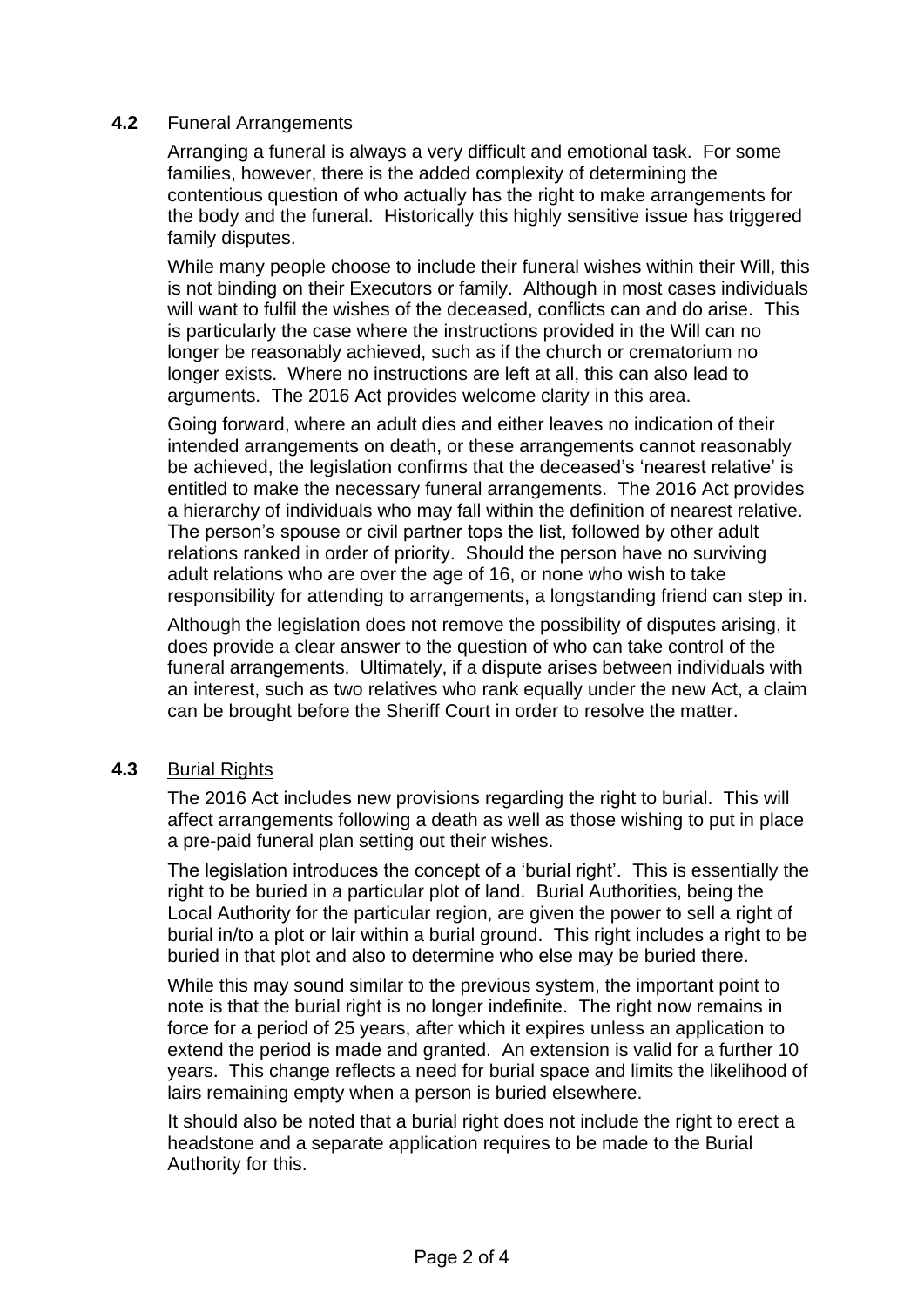# **4.4** Cremation

There have been a number of scandals in recent years concerning cremation and the disposal of ashes. The 2016 Act addresses this matter, particularly the concerns voiced by the Infant Cremation Commission following historical practices at some crematoriums. While much of the new provisions are aimed specifically at crematoriums, the Act also makes provision for how ashes are to be dealt with following a cremation.

While this may sound unlikely, it is not unheard of that ashes are left with either the crematorium or funeral director after the funeral. This can arise due to a family misunderstanding where one family member thinks that another has collected them, or simply where no one knows what is to happen to the ashes. In some cases ashes can be held by funeral directors or crematoriums for a number of years.

Where ashes are not collected, the legislation imposes an obligation on the crematorium or funeral director to undertake reasonable investigation to ascertain from the person who registered the deceased for cremation whether the ashes are to be picked up. If they continue to be left following further communication, the ashes can be returned to the crematorium (if not already there) and ultimately disposed of by the crematorium staff.

**4.5** The purpose of the management rules in addition to the 2106 Act is to set out rules that are particular for West Dunbartonshire.

# **5. People Implications**

**5.1** There are no people implications associated with this report.. The administration of the revised Rules and Regulations will continue to be absorbed within existing staff resources.

## **6. Financial and Procurement Implications**

**6.1** There are no financial or procurement implications. The administration of the revised Rules and Regulations will continue to be absorbed within existing revenue budgets.

# **7. Risk Analysis**

**7.1** Rules and Regulations are in place for the proper administration of West Dunbartonshire Cemeteries and are required to be consulted upon and approved by Members. There is a risk of legal challenge if these Rules and Regulations are not revised.

## **8. Equalities Impact Assessment (EIA)**

**8.1** An initial screening confirms that there is no adverse impact.